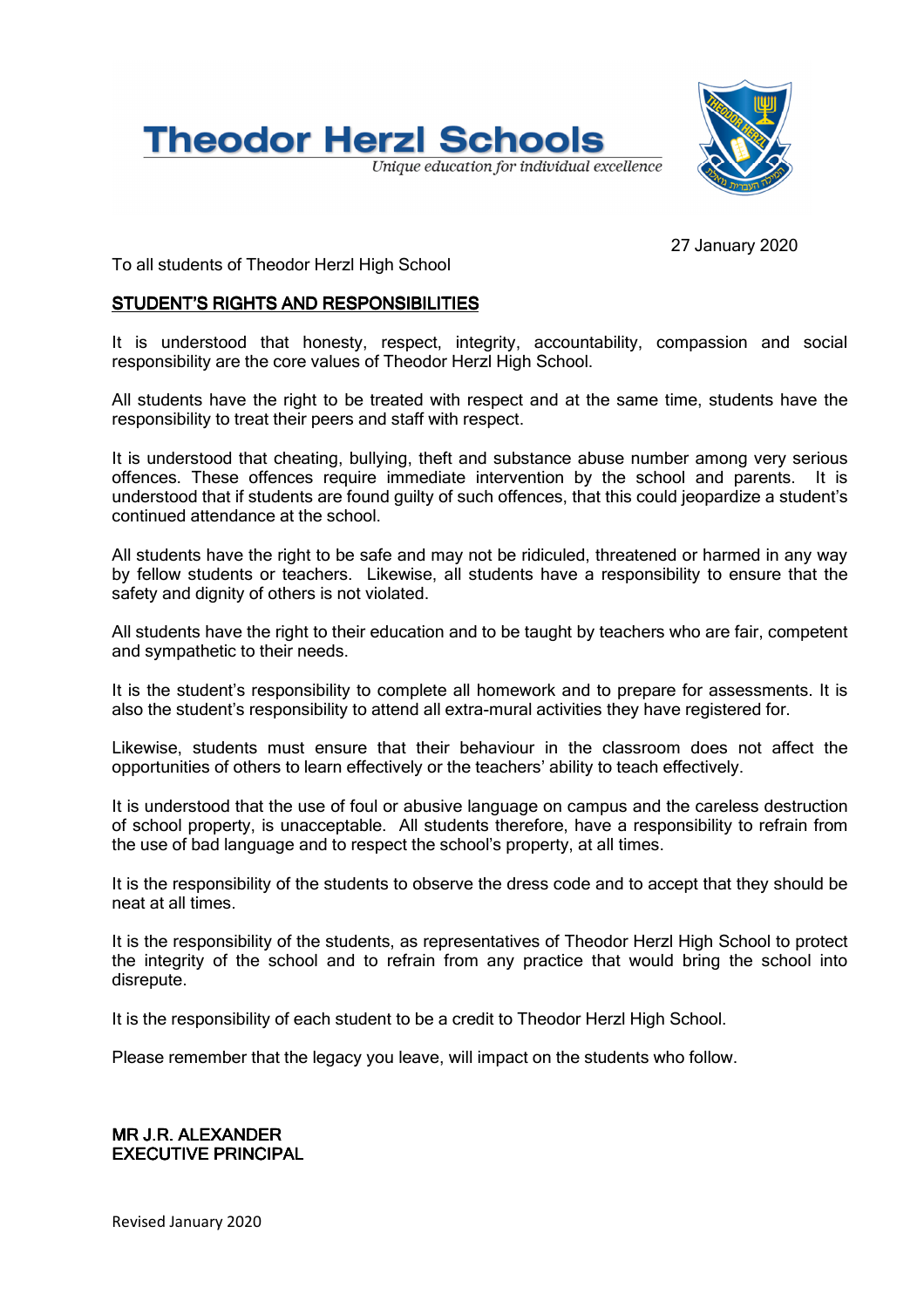#### GRIEVANCE PROCEDURE

Every student at Theodor Herzl High School has the right to object, free of fear or retaliation or victimization, when they feel that they have been

- Bullied or ridiculed
- threatened or harmed in any way
- treated unfairly, or with disrespect

by a fellow student or a member of staff.

Students are expected to adopt the GRIEVANCE PROCEDURE below and teachers are expected to address all grievances in a fair and unbiased manner.

Parents may assist their children in following the correct procedure.

The procedure will be processed as quickly as possible, and where reasonably practicable, within a maximum period of five working days.

#### Individual Grievance against a fellow student or teacher

- 1. The student must first discuss the issue with the student or teacher against whom the grievance is raised. It is expected that this discussion is conducted in a respectful manner by both parties involved. A written record of the discussion must be kept.
- 2. If the grievance remains unresolved, the student should then refer the grievance to their grade head, who, after consultation with the parties involved, shall endeavour to resolve the matter.
- 3. If the grievance remains unresolved the grade head may complete a report and set up a meeting between the disputing parties and a senior staff member or the guidance teacher.
- 4. If, after completion of these procedures, the grievance persists, it shall be referred to the Executive Principal , who, after consultation with the parties involved, shall
	- make a final ruling to which the parties involved are expected to abide.
	- set up, if deemed necessary, a meeting with the parents in order to resolve the matter in consultation with said parents. It is understood that an accurate record of all discussions be kept.
- 5. In all cases, the concept of fairness, both procedurally and substantively, will be followed.

#### Collective Grievance (affecting a group or all of students)

- 1. Notice of the collective grievance shall be given, in writing, to a management staff member, and such notice is expected to set out the proposed solution to the collective grievance.
- 2. On receipt of the notice, the issue will be added to the agenda of the scheduled weekly meetings between the Executive Principal and senior teachers, who will endeavour to resolve the issue.
- 3. If the grievance remains unresolved, the Executive Principal may set up a meeting between the senior staff and representative of the students, in an attempt to identify a way of achieving consensus in regard to the solution to the grievance.
- 4. If the collective grievance remains unresolved, the Executive Principal shall make a final ruling to which the parties involved are expected to abide.
- 5. In all cases, the concept of fairness, both procedurally and substantively, will be followed.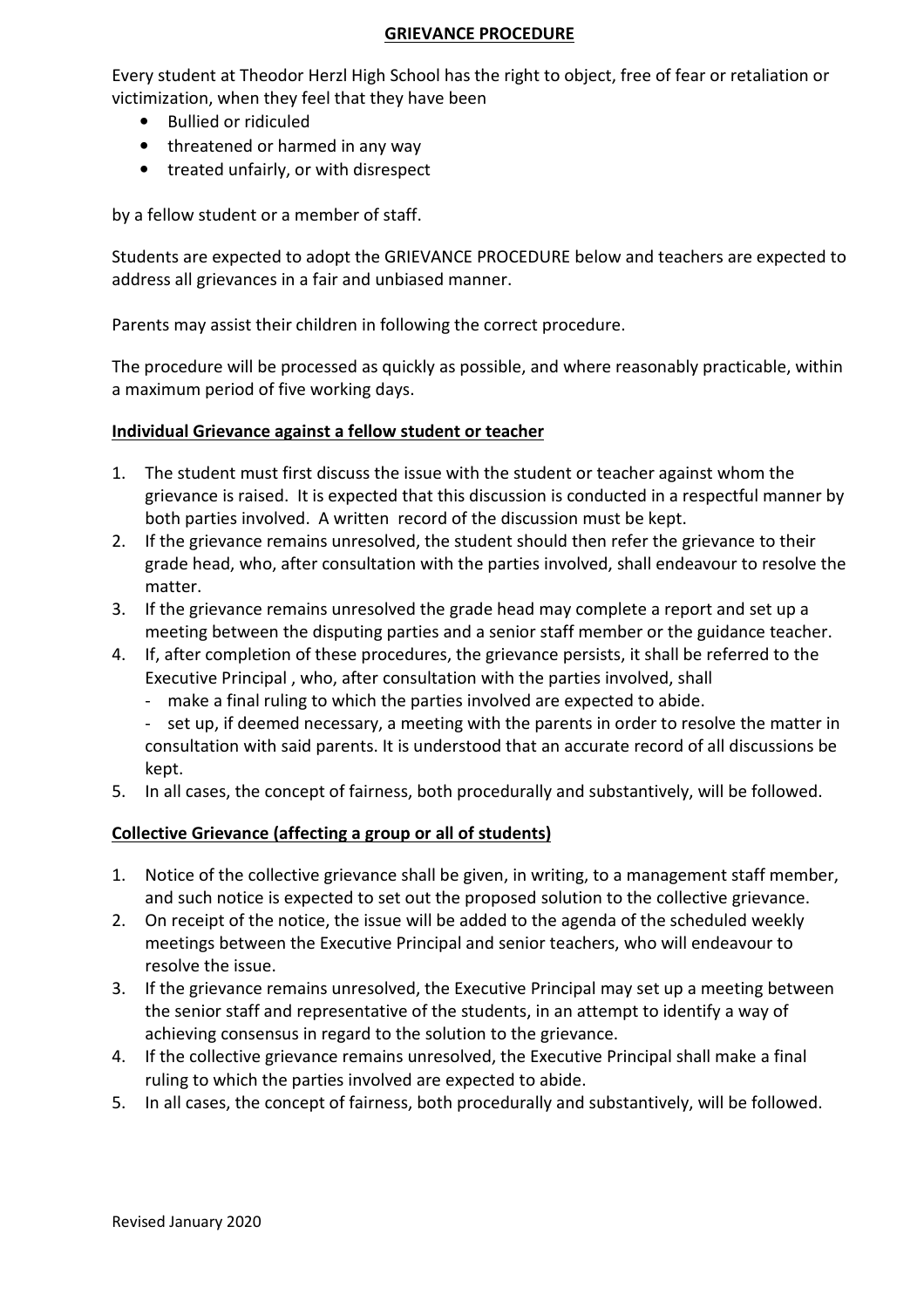### CODE OF CONDUCT

Category 1 – to be handled by the teacher involved

Category 2 – to be handled by HOD along with reporting teacher

Category 3 – to be handled by principal along with reporting teacher

Pay back = refers to a time where a student needs to sit in a supervised period of time at school in the afternoon.

|                                                                                                                                                                                                                  |                                                                                                                                                                                                                                       | <b>Offence</b> |  |
|------------------------------------------------------------------------------------------------------------------------------------------------------------------------------------------------------------------|---------------------------------------------------------------------------------------------------------------------------------------------------------------------------------------------------------------------------------------|----------------|--|
| UNACCEPTABLE BEHAVIOUR THAT AFFECTS ACADEMIC                                                                                                                                                                     |                                                                                                                                                                                                                                       | Category       |  |
| Cheating of any kind, including<br>plagiarism                                                                                                                                                                    | To be dealt with by the Head of<br>Academics<br>[see plagiarism policy]                                                                                                                                                               | Category 2     |  |
| Tardiness, leaving books at home,<br>disruptive behaviour in the classroom,<br>being late                                                                                                                        | To be dealt with at the discretion of the<br>teacher concerned. Repeated behaviour<br>may lead to "pay-back".                                                                                                                         | Category 1     |  |
| Homework/projects not done                                                                                                                                                                                       | To be dealt with by the teacher<br>concerned.                                                                                                                                                                                         | Category 1     |  |
| <b>Unauthorised use of cell</b><br>phones/earphones/headphones in the<br>class or whenever a staff member<br>requests non usage.                                                                                 | This will lead to immediate confiscation<br>for 3 consecutive school days                                                                                                                                                             | Category 1     |  |
| <b>Bunking school or lessons</b>                                                                                                                                                                                 | To be dealt with by the grade head,<br>resulting in immediate "pay-back",<br>calculated at three times the number of<br>hours bunked and report lodged in their<br>file                                                               | Category 3     |  |
| UNACCEPTABLE BEHAVIOUR PERTAINING TO SPORT                                                                                                                                                                       |                                                                                                                                                                                                                                       |                |  |
| Letting the team down by non-<br>attendance of practices, not properly<br>attired, misuse of sports equipment,<br>withdrawing from matches, bad<br>sportsmanship on the field                                    | To be dealt with by the sports coach.<br>Repeated offences will be dealt with by<br>the Teacher in charge of Sport with a<br>view to pay back or possible suspension<br>from sport depending on the severity of<br>the transgression. | Category 1     |  |
| <b>INAPPROPRIATE USE OF THE INTERNET, SOCIAL MEDIA &amp;</b>                                                                                                                                                     |                                                                                                                                                                                                                                       |                |  |
| <b>OTHER ON-LINE SITES</b>                                                                                                                                                                                       |                                                                                                                                                                                                                                       |                |  |
| Accessing undesirable sites,<br>downloading games, videos and music<br>for personal use using the school's<br>equipment; inappropriate postings on<br>social media that can be linked to<br><b>Theodor Herzl</b> | To be dealt with by the teacher involved<br>with a view to involve School<br>Management if necessary.                                                                                                                                 | Category 2     |  |
| DISREPECTFUL BEHAVIOUR TOWARDS TEACHERS AND PEERS - IN ANY                                                                                                                                                       |                                                                                                                                                                                                                                       |                |  |
| SITUATION WHERE YOU ARE IDENTIFIABLE AS A THEODOR HERZL STUDENT                                                                                                                                                  |                                                                                                                                                                                                                                       |                |  |
| – INCLUDES WHEN YOU MIGHT BE OUT OF UNIFORM.                                                                                                                                                                     |                                                                                                                                                                                                                                       |                |  |
| Theft, including unauthorised use of<br>another person's property. Hiding<br>property that does not belong to you.                                                                                               | Immediate School Management<br>intervention with a view to suspension<br>and "pay-back", followed by a<br>disciplinary hearing and possible<br>expulsion when a repeated offence                                                      | Category 2     |  |
| Repeated back-chatting, swearing,                                                                                                                                                                                | To be dealt with at the discretion of the                                                                                                                                                                                             | Category 2     |  |
|                                                                                                                                                                                                                  |                                                                                                                                                                                                                                       |                |  |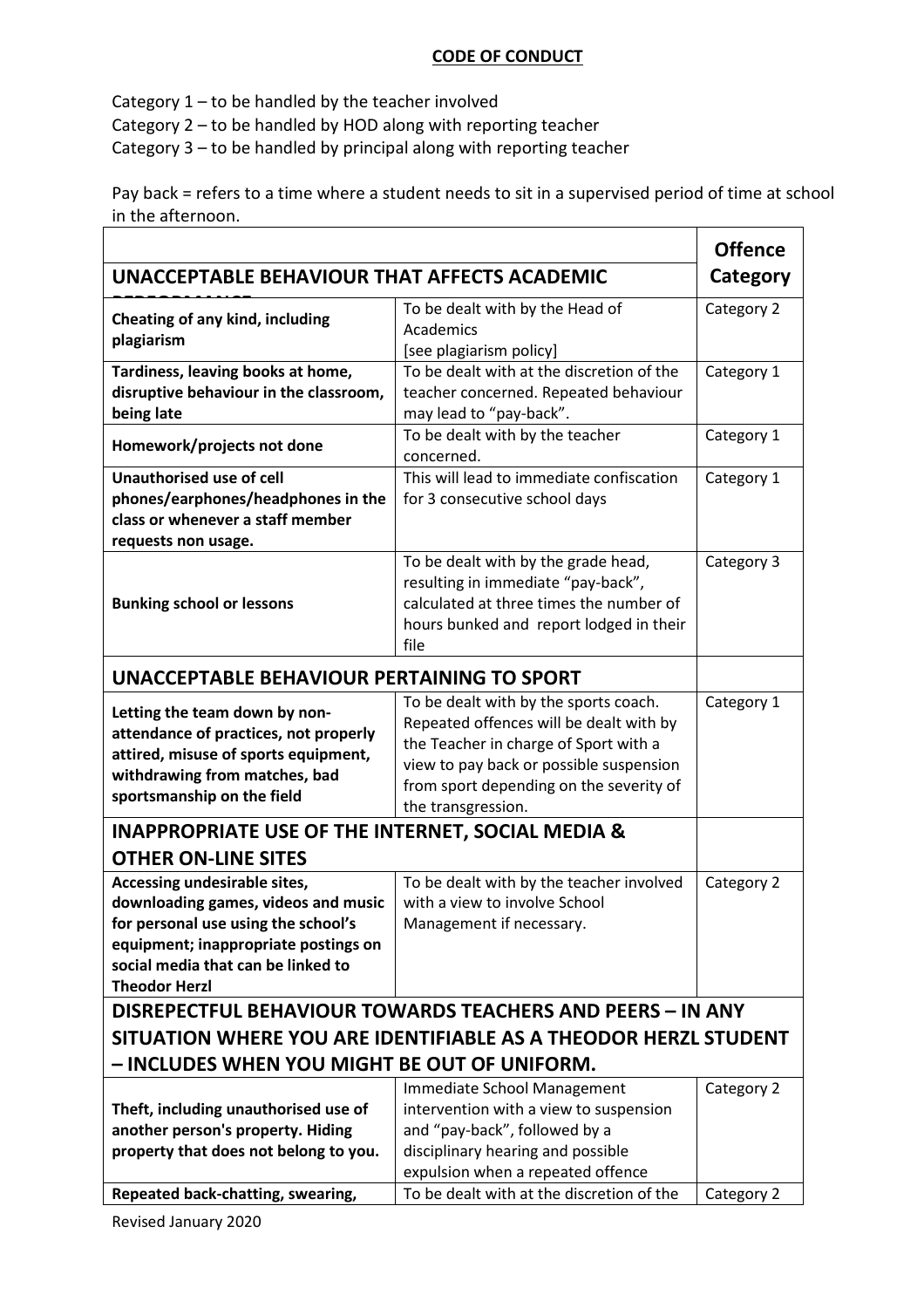| blocking passages, shouting           | teacher concerned. Repeated offences                                               |            |
|---------------------------------------|------------------------------------------------------------------------------------|------------|
|                                       | will deem School Management and                                                    |            |
|                                       | parent intervention necessary.                                                     |            |
|                                       | Immediate School Management                                                        | Category 3 |
| Any form of cyber, mental and         | intervention with a view to suspension                                             |            |
| physical bullying based on, but not   | and "pay-back", and possible expulsion,                                            |            |
| limited to, sex, religion, race and   | depending on evidence and the severity                                             |            |
| physical attributes.                  | of the transgression                                                               |            |
|                                       |                                                                                    |            |
| <b>ABUSE OF SCHOOL PROPERTY</b>       |                                                                                    |            |
| Writing on desks, accidental or       | To be dealt with at the discretion of the                                          | Category 1 |
| deliberate destruction of school      | teacher concerned that may include                                                 |            |
| equipment                             | reimbursement to the school, for the                                               |            |
|                                       | cost of such breakages or damage                                                   |            |
| <b>Leaving lockers unlocked</b>       | Unlocked lockers will by locked by                                                 | Category 1 |
| Dumping food, books, projects on top  | teacher-in-charge. Use of a locker may                                             |            |
| of lockers                            | be restricted if rules not followed.                                               |            |
| No bags at all may be left on top of  |                                                                                    |            |
| lockers                               |                                                                                    |            |
| <b>DRESS CODE NON-COMPLIANCE</b>      |                                                                                    |            |
|                                       |                                                                                    |            |
|                                       | Refer to dress code. Teachers and prefects to assist in identifying the following: |            |
|                                       | A warning and opportunity to remove                                                | Category 1 |
|                                       | the items must be given. This warning                                              | with       |
| Wearing items not according to dress  | must be recorded by the teacher on                                                 | escalation |
| code that are removable such as       | Engage. Repeated wearing of items to                                               |            |
| hoodies, jewellery                    | result in, but not limited to, pay-back                                            |            |
|                                       | and confiscation of the item until the                                             |            |
|                                       | end of term.                                                                       |            |
|                                       | A warning must be given. This warning                                              |            |
| Wearing items not according to dress  | must be recorded by the teacher on                                                 |            |
| code that are not removable such as   | Engage. Three incidents must result in                                             |            |
| shoes, jeans                          | the learner being referred to School                                               |            |
|                                       | Management.<br>To be dealt with at the discretion of the                           |            |
|                                       | Grade Head, giving the student fair                                                | Category 1 |
| Hair that draws undue attention       | negotiated time to rectify. Followed by                                            |            |
|                                       | School Management intervention if                                                  |            |
|                                       | required.                                                                          |            |
|                                       | To be given a warning and a day to                                                 | Category 1 |
| Boys unshaven (excluding religious    | correct the situation. Failure to rectify                                          |            |
| reasons)                              | the situation results in teacher in charge                                         |            |
|                                       | taking this further.                                                               |            |
|                                       | To be given a warning and a day to                                                 | Category 1 |
| Wearing make-up and/or colour nail    | correct the situation. Failure to rectify                                          |            |
| polish or gel                         | the situation results in teacher in charge                                         |            |
|                                       | taking this further.                                                               |            |
| Not wearing correct formal attire to  |                                                                                    | Category 1 |
| assembly                              | Immediate pay-back                                                                 |            |
|                                       |                                                                                    |            |
|                                       |                                                                                    |            |
|                                       |                                                                                    |            |
|                                       |                                                                                    |            |
| <b>OFF CAMPUS</b>                     |                                                                                    |            |
| Any action that is deemed to harm the | Immediate Staff Management                                                         | Category 3 |
|                                       | intervention with a view to possible                                               |            |
| school's reputation                   |                                                                                    |            |